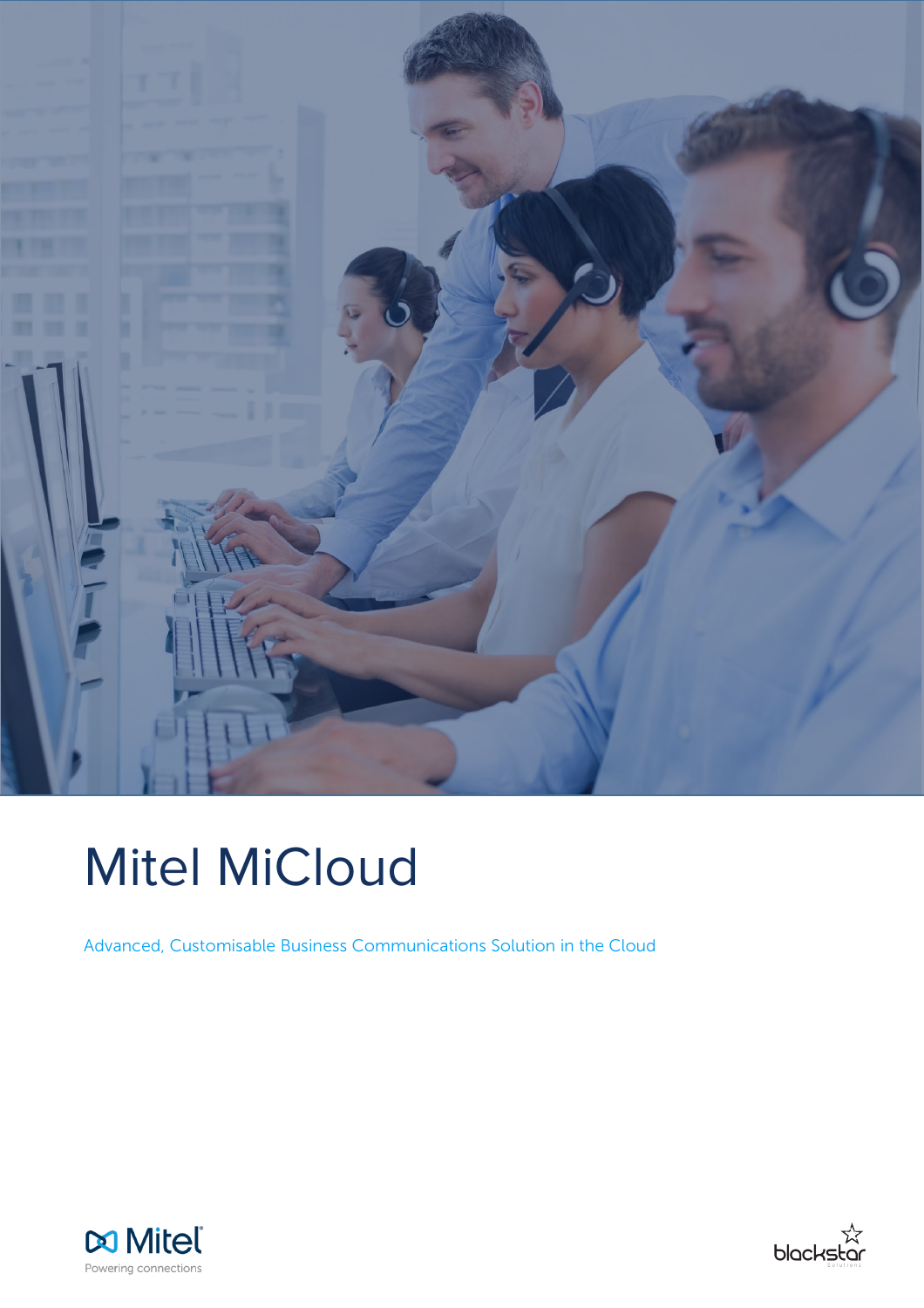## Enterprise Quality Meets Flexibility

Business communications is much more than just telephones and email. It's an integral part of your business that impacts employees, partners and customers. Beyond just connectivity, businesses today need mobility, reliability, simplicity and security out of their communications platform. Yet meeting those requirements can be a challenge, particularly as organisations try to extend those capabilities across multiple offices, mobile workers and a multitude of different devices.

MiCloud is designed to deliver a unique experience, both internally and for your customers. It delivers a complete, enterprise-class communications solution in the cloud to enable unified, scalable, mobile communications to anyone, anywhere and on any device. It's everything you need to take your communications to the next level—more mobility, rich enterprise and team collaboration, exceptional customer experiences— without the cost and complexity of a traditional, premisesbased communications system. With MiCloud , you have a fully integrated solution, rather than sourcing many disparate productivity apps from various non-integrated companies.

## Power and Scale for the Mobile Cloud Generation

MiCloud is a native cloud solution that improves the way you communicate by eliminating the barriers to collaboration, enhancing customer service and tying your existing business applications together through an easy-to-use interface.

## Benefits

- Fully hosted end-to-end solution
- Robust system features
- Reliable, high availability solution
- Global reach
- Premium customer service
- Advanced contact centre

## MiCloud Offers a Proven Portfolio of Cloud-Based Services

- MiVoice Business IP voice communications (including MiVoice Conference)
- MiCollab and MiTeam Meetings collaboration tools
- MiCloud Contact Center, MiCloud Call Recording, and MiCloud IVR
- MiCloud Analytics to monitor and improve call experiences and application performance
- Seamless disaster recovery and business continuity products (including survivable branch appliances)
- And a broad portfolio of IP/SIP-enabled phones

## Advanced Integrations with Your Business Processes

You can harness the power and scale of the cloud for better communications without disrupting your business. MiCloud integrates easily with Skype for Business, Salesforce, Google and other business applications to unify and enhance your communications. And with MiCloud , you can also integrate with proprietary software and systems we do not have integrations for by leveraging APIs.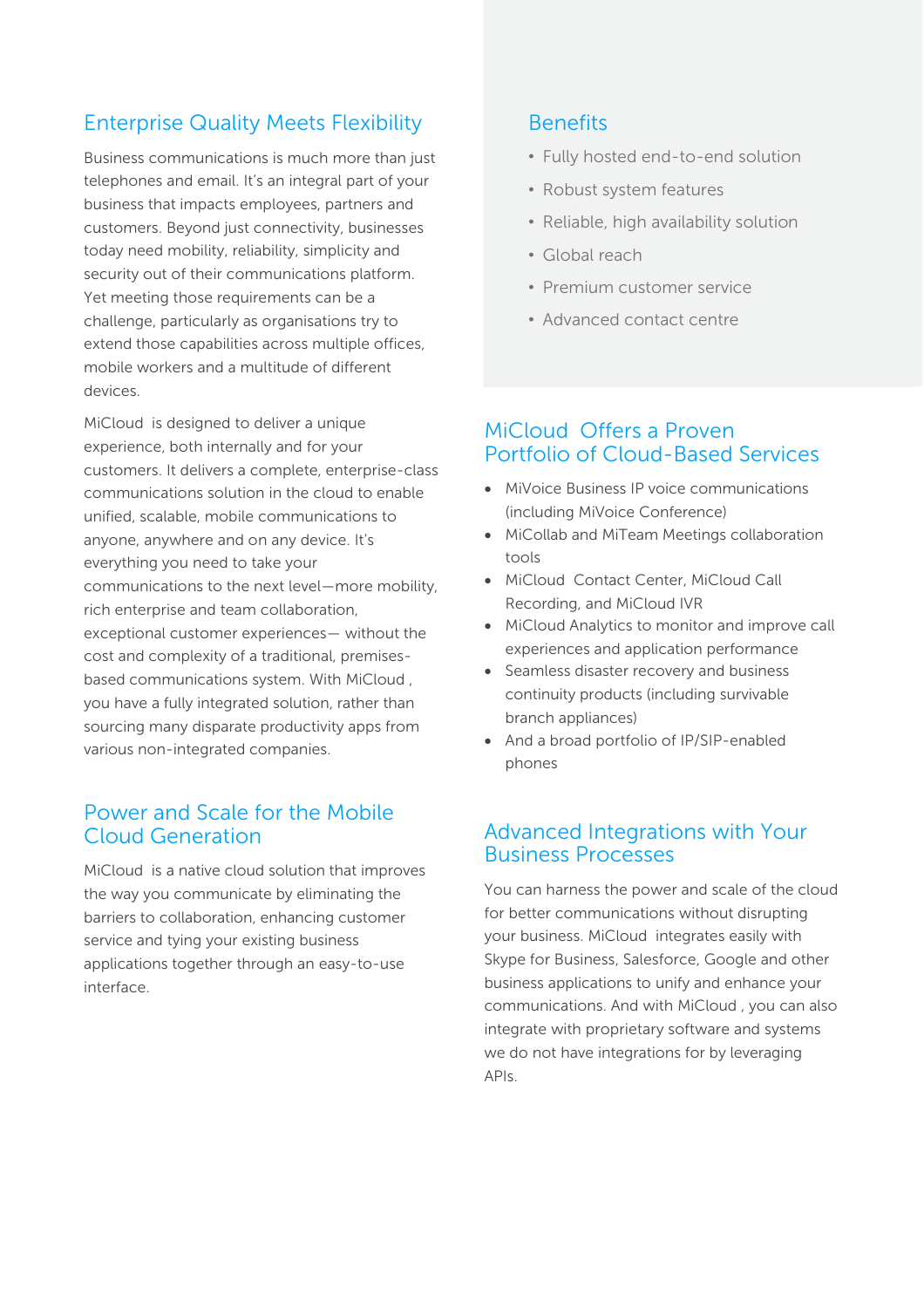

## Collaborate Smarter

Real-time communications is the key to better collaboration. With MiCloud , you get the built-in capabilities of MiCollab and MiTeam Meetings to foster real-time collaboration using voice, video, IM, document sharing and more—all from a single, unified application that moves seamlessly between desktops, mobile devices and the cloud.

- Real-time video conferencing with MiTeam Meetings
- Highly collaborative, persistent workspace for team-based meetings, conversations, contextual collaboration and project management
- Bring Microsoft Outlook, Google, Skype and other applications into the conversation for true unified communications
- Enjoy robust features including presencebased awareness, instant video communication, visual voicemail, attendant console and much more

## Master Mobility

Mobile communications is a mandate in a world where millennials will soon make up more than half of the workforce. Cloud communications brings mobility into all communications and allows colleagues and customers to choose how they communicate.

• A single communications portal displays consistently on desktops, laptops, smartphones and tablets including Android and iOS devices

• Give customers the freedom to communicate using voice, email, text or chat from any device

## Transform Your Customer **Experience**

Enterprises face a new generation of consumers who expect personalised service that's low effort, available through many channels and with the convenience of self-service. MiCloud Contact Centre is an enterprise-class, omnichannel customer experience management solution with advanced customer service features that is proven to transform the way you interact with customers.

- Combine your contact centre with CRM or other business applications to deliver real-time customer intelligence to agents, regardless of the manner your customer chooses to contact you (phone, email, web chat, SMS, social media, video, etc.)
- Integrations via Open Media enables you to customise your customer engagements through Mitel Professional Services or via own customisations with the appropriate Developer program subscription and training
- Identify customers based on stored profiles and intelligently route them to the right agents / resources
- Deliver advanced self-service capabilities with IVR messaging and routing
- MiContact Center Ignite Preview Dialer to optimize operations by creating a blended contact center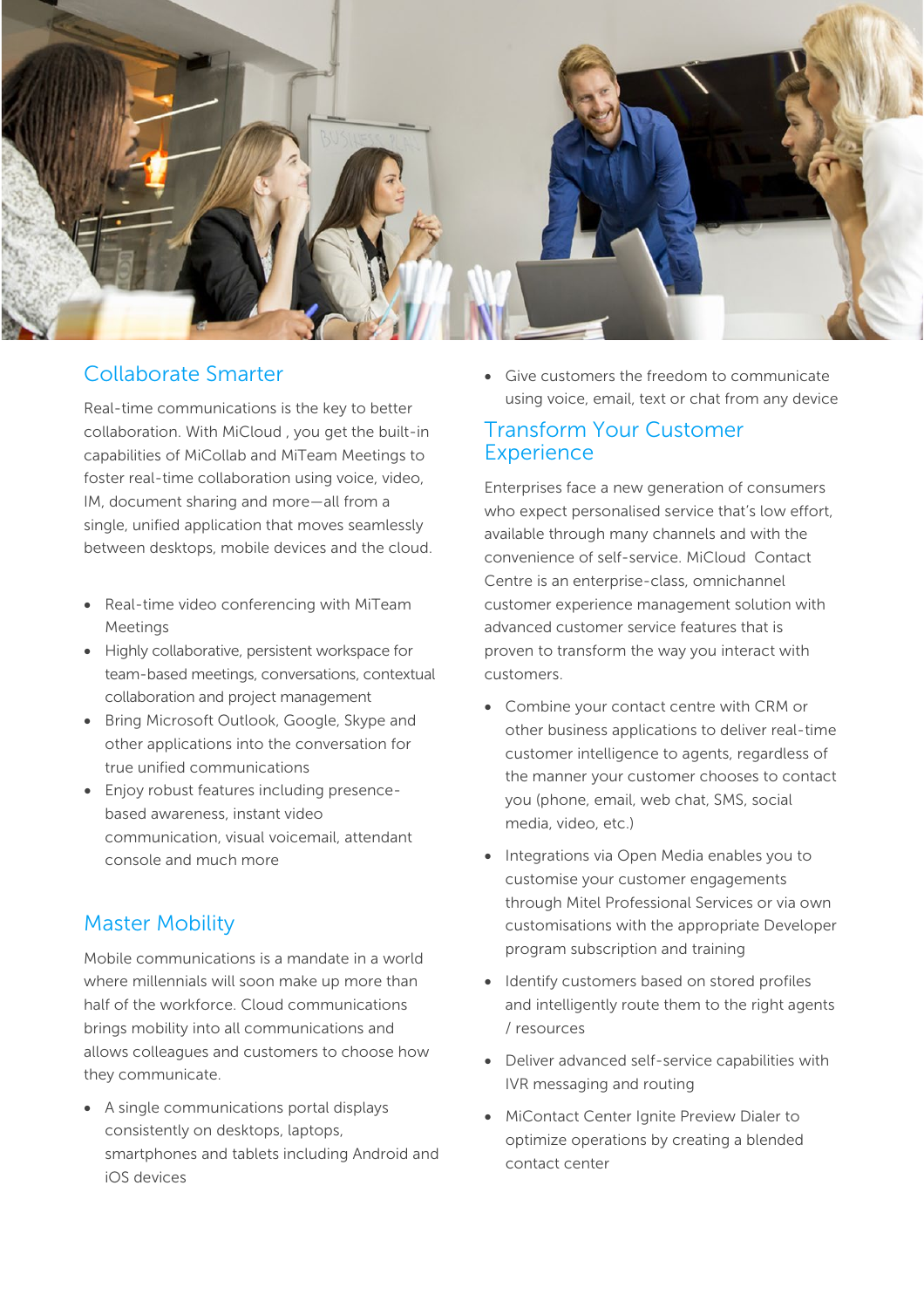

## MiCloud is Your Path to Better Communications

### It's completely secure and compliant

Communications are hosted in secure, Tier 3+ data centres with optional advanced security measures including full encryption. The system is also dedicated to you and can be configured as an extension of your private network, and our cloud centres are built to satisfy the most stringent security standards.

#### It's customisable

MiCloud gives you the flexibility to wrap your business communications solutions around your ideal and existing business processes and workflows. MiCloud integrates easily with Microsoft Lync/ Skype for Business, Salesforce, Google and other business applications to unify and enhance your communications. And MiCloud is about having the ability to customise - either through defined APIs or we can customise on your behalf.

#### It's customer focused

By choosing MiCloud as your next-generation customer care solution, you're giving customers more choices, faster responses, personalised interactions and self-service capabilities that save them time (and save you money).

#### It's reliable

With MiCloud , chances of your communications going down because of a single network outage or hardware failure is significantly reduced. MiCloud features a high-availability deployment or available georedundancy for enhanced disaster recovery and additional availability of service.

#### It saves you money

Enterprises can realise big savings by moving their communications into the Mitel cloud. MiCloud features valued bundle pricing to minimise licensing costs and a scalable pay-as-you-grow model that ensures enterprises do not pay for capacity they do not need. You can quickly add new users, connect new offices or activate new features, and do it all while driving down your communications and customer care costs.

#### It saves you time

MiCloud can be quickly deployed supporting a global footprint and, once deployed, your IT department no longer has to spend hours provisioning, maintaining and upgrading hardware and software. MiCloud is available as a completely managed service in the cloud; Mitel maintains the virtual environment (including the hardware) and provisions the extra capacity when needed.